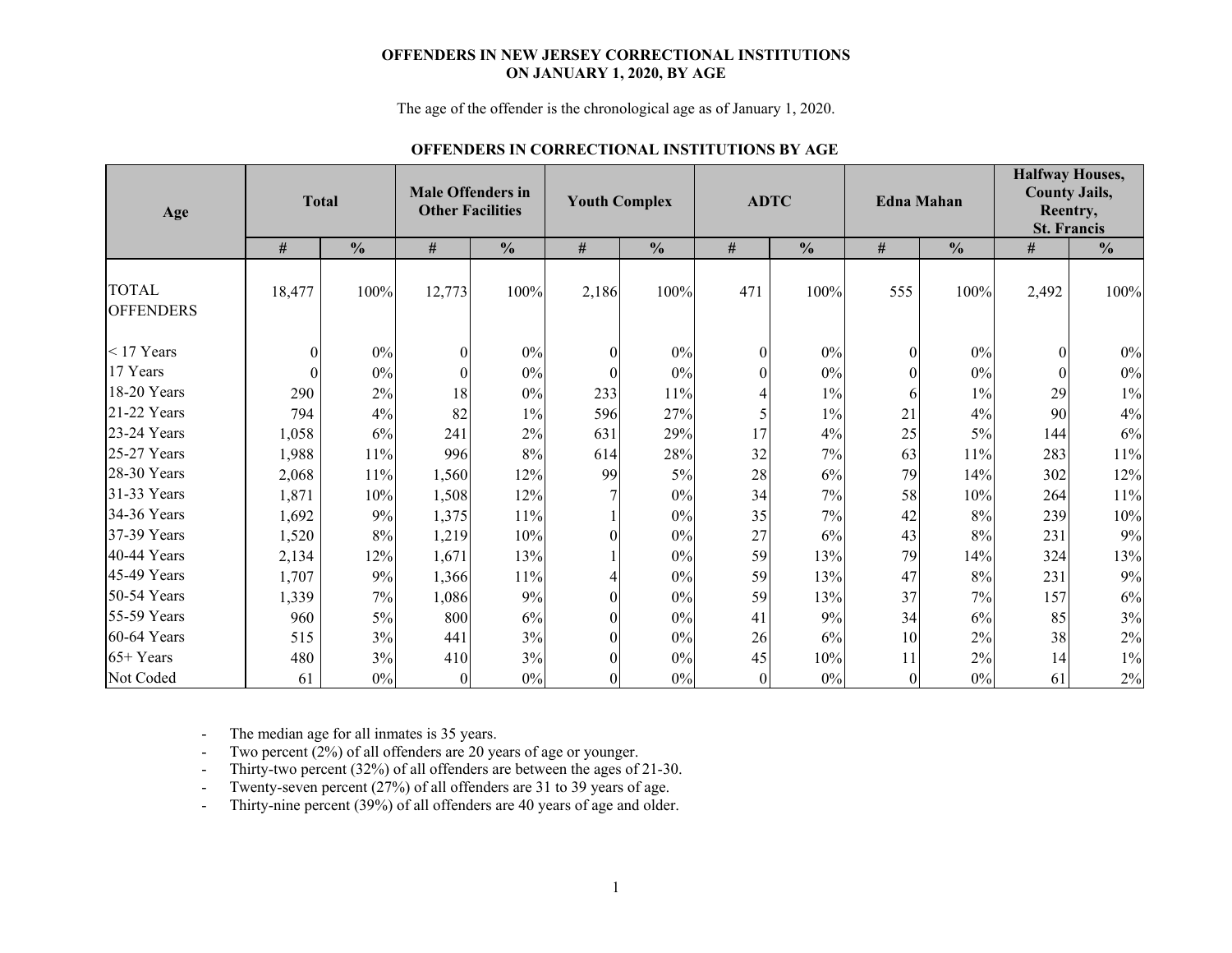# **Prison Complex Offenders By Age**

| <b>Institution</b>       | <b>Total</b> | < 17<br>Years | 17<br>Years    | 18-20<br>Years | $21 - 22$<br>Years | $23 - 24$<br>Years | 25-27<br>Years | 28-30<br>Years | $31 - 33$<br>Years | 34-36<br>Years | 37-39<br>Years | 40-44<br>Years | 45-49<br><b>Years</b> | 50-54<br>Years | 55-59<br>Years | 60-64<br>Years | $65+$<br>Years | <b>Not</b><br>Coded |
|--------------------------|--------------|---------------|----------------|----------------|--------------------|--------------------|----------------|----------------|--------------------|----------------|----------------|----------------|-----------------------|----------------|----------------|----------------|----------------|---------------------|
|                          |              |               |                |                |                    |                    |                |                |                    |                |                |                |                       |                |                |                |                |                     |
| <b>Bayside</b>           | 1,021        | $\mathbf 0$   | $\mathbf 0$    | $\mathbf 0$    | 6                  | 20                 | 134            | 168            | 149                | 126            | 110            | 102            | 88                    | 58             | 28             | 24             | 8              | $\overline{0}$      |
| <b>Main</b>              | 100%         | 0%            | 0%             | 0%             | 1%                 | 2%                 | 13%            | 16%            | 15%                | 12%            | 11%            | 10%            | 9%                    | 6%             | 3%             | 2%             | 1%             | 0%                  |
| <b>Bayside</b>           | 402          | 0             | $\overline{0}$ | $\mathbf 0$    |                    |                    | 13             | 54             | 48                 | 43             | 41             | 60             | 59                    | 37             | 34             | 9              | $\overline{2}$ | $\overline{0}$      |
| Farm                     | 100%         | 0%            | 0%             | 0%             | $0\%$              | 0%                 | 3%             | 13%            | 12%                | 11%            | 10%            | 15%            | 15%                   | 9%             | 8%             | 2%             | 0%             | 0%                  |
| <b>Bayside Total</b>     | 1,423        | 0             | $\mathbf 0$    | $\mathbf 0$    | $\overline{7}$     | 21                 | 147            | 222            | 197                | 169            | 151            | 162            | 147                   | 95             | 62             | 33             | 10             | $\overline{0}$      |
|                          | 100%         | 0%            | 0%             | 0%             | 0%                 | 1%                 | 10%            | 16%            | 14%                | 12%            | 11%            | 11%            | 10%                   | 7%             | 4%             | 2%             | 1%             | $0\%$               |
| <b>CRAF</b>              | 131          | $\mathbf 0$   | $\mathbf 0$    | $\overline{0}$ | $\mathbf 0$        | $\mathbf 0$        |                | 16             | 20                 | 14             | 15             | 21             | 20                    | 13             | $\overline{7}$ | 3              | 1              | $\Omega$            |
| <b>Jones Farm</b>        | 100%         | 0%            | 0%             | 0%             | $0\%$              | 0%                 | $1\%$          | 12%            | 15%                | 11%            | 11%            | 16%            | 15%                   | 10%            | 5%             | 2%             | 1%             | 0%                  |
| <b>CRAF</b>              | 556          | $\mathbf 0$   | 0              | 14             | 15                 | 19                 | 62             | 70             | 60                 | 56             | 58             | 61             | 58                    | 50             | 18             | 11             | 4              | $\overline{0}$      |
| Reception                | 100%         | 0%            | 0%             | 3%             | 3%                 | 3%                 | 11%            | 13%            | 11%                | 10%            | 10%            | 11%            | 10%                   | 9%             | 3%             | 2%             | 1%             | $0\%$               |
| <b>CRAF Total</b>        | 687          | 0             | $\overline{0}$ | 14             | 15                 | 19                 | 63             | 86             | 80                 | 70             | 73             | 82             | 78                    | 63             | 25             | 14             | 5              | $\overline{0}$      |
|                          | 100%         | 0%            | 0%             | 2%             | 2%                 | 3%                 | 9%             | 13%            | 12%                | 10%            | 11%            | 12%            | 11%                   | 9%             | 4%             | 2%             | 1%             | 0%                  |
| <b>East Jersey Main</b>  | 1,179        | $\mathbf 0$   | $\overline{0}$ | $\mathbf 0$    |                    | 5                  | 24             | 60             | 92                 | 115            | 115            | 187            | 178                   | 143            | 132            | 75             | 52             | $\overline{0}$      |
|                          | 100%         | 0%            | 0%             | 0%             | 0%                 | 0%                 | 2%             | 5%             | 8%                 | 10%            | 10%            | 16%            | 15%                   | 12%            | 11%            | 6%             | 4%             | 0%                  |
| <b>East Jersey Camp</b>  | 48           | $\mathbf 0$   | $\overline{0}$ | $\Omega$       | $\Omega$           | $\mathbf 0$        |                | 6              | 4                  | 4              | $\overline{7}$ | 10             | 9                     | 3              | $\overline{2}$ | 1              | 1              | $\overline{0}$      |
|                          | 100%         | 0%            | 0%             | 0%             | $0\%$              | 0%                 | 2%             | 13%            | 8%                 | 8%             | 15%            | 21%            | 19%                   | 6%             | 4%             | 2%             | 2%             | 0%                  |
| <b>East Jersey Total</b> | 1,227        | $\pmb{0}$     | $\overline{0}$ | $\mathbf 0$    |                    | 5                  | 25             | 66             | 96                 | 119            | 122            | 197            | 187                   | 146            | 134            | 76             | 53             | $\Omega$            |
|                          | 100%         | 0%            | 0%             | 0%             | 0%                 | 0%                 | 2%             | 5%             | 8%                 | 10%            | 10%            | 16%            | 15%                   | 12%            | 11%            | 6%             | 4%             | $0\%$               |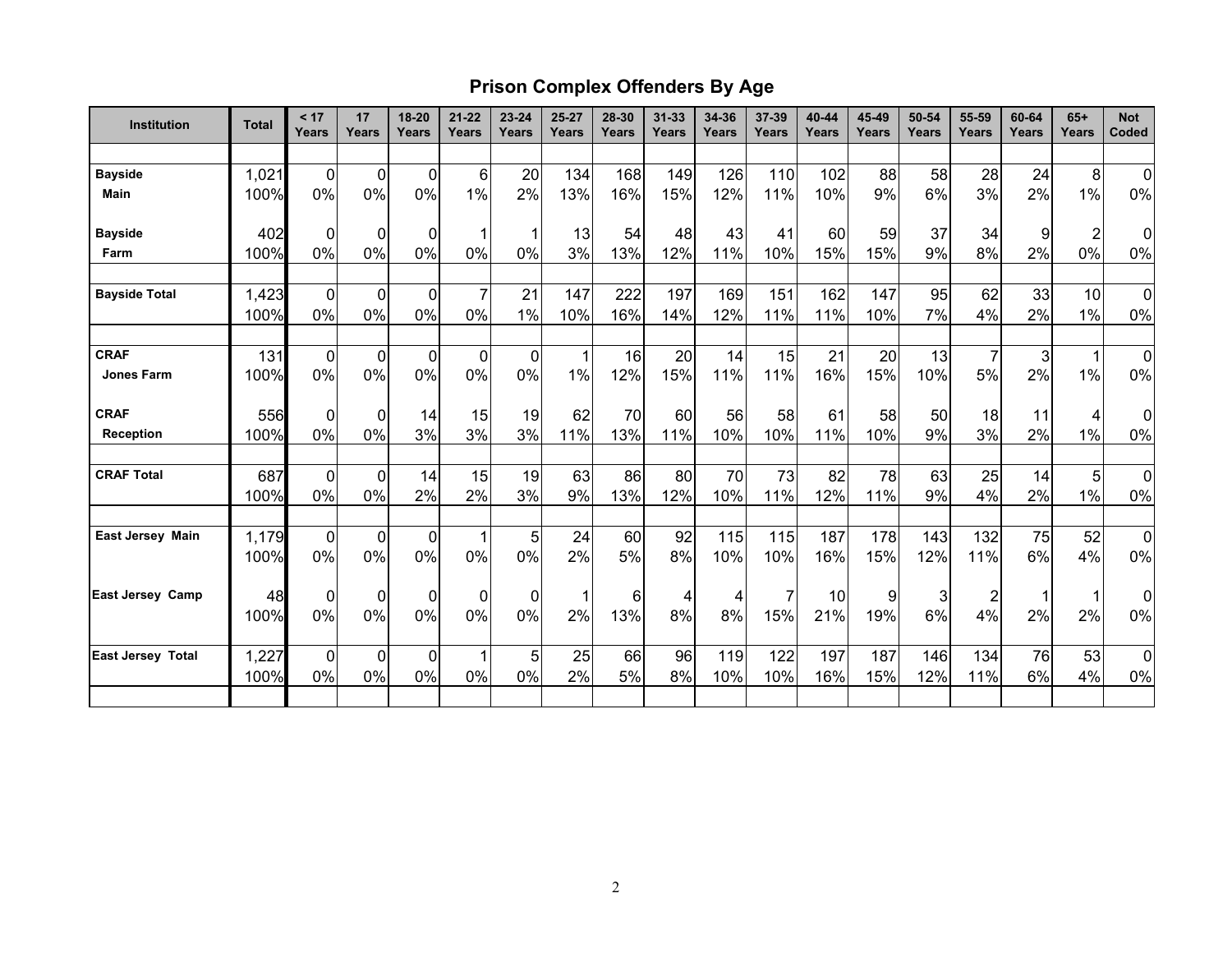# **Prison Complex Offenders By Age**

| <b>Institution</b>                                  | <b>Total</b>  | < 17<br>Years | 17<br>Years      | 18-20<br>Years | $21 - 22$<br>Years | 23-24<br>Years | $25 - 27$<br>Years | 28-30<br>Years | $31 - 33$<br>Years | 34-36<br>Years | 37-39<br>Years | 40-44<br>Years | 45-49<br>Years | 50-54<br>Years | 55-59<br>Years | 60-64<br>Years | $65+$<br>Years | <b>Not</b><br>Coded  |
|-----------------------------------------------------|---------------|---------------|------------------|----------------|--------------------|----------------|--------------------|----------------|--------------------|----------------|----------------|----------------|----------------|----------------|----------------|----------------|----------------|----------------------|
|                                                     |               |               |                  |                |                    |                |                    |                |                    |                |                |                |                |                |                |                |                |                      |
| <b>Midstate</b>                                     | 656           | 0             | 0                | 1              | 11                 | 44             | 69                 | 70             | 77                 | 69             | 63             | 90             | 69             | 42             | 35             | 11             | 5              | 0                    |
|                                                     | 100%          | 0%            | 0%               | 0%             | 2%                 | 7%             | 11%                | 11%            | 12%                | 11%            | 10%            | 14%            | 11%            | 6%             | 5%             | 2%             | $1\%$          | 0%                   |
|                                                     |               |               |                  |                |                    |                |                    |                |                    |                |                |                |                |                |                |                |                |                      |
| <b>NJ State Prison</b>                              | 1,397         | 0             | $\mathbf 0$      |                | 13                 | 31             | 76                 | 106            | 130                | 129            | 107            | 212            | 168            | 151            | 111            | 68             | 94             | $\overline{0}$       |
|                                                     | 100%          | 0%            | 0%               | 0%             | 1%                 | 2%             | 5%                 | 8%             | 9%                 | 9%             | 8%             | 15%            | 12%            | 11%            | 8%             | 5%             | 7%             | $0\%$                |
| <b>Northern</b>                                     | 2,142         | 0             | 0                | $\mathbf 1$    | 10                 | 36             | 158                | 290            | 262                | 228            | 208            | 289            | 222            | 170            | 122            | 75             | 71             | $\overline{0}$       |
| Main                                                | 100%          | 0%            | 0%               | 0%             | 0%                 | 2%             | 7%                 | 14%            | 12%                | 11%            | 10%            | 13%            | 10%            | 8%             | 6%             | 4%             | 3%             | $0\%$                |
| <b>Northern</b>                                     | 248           | $\mathbf 0$   | 0                | $\mathbf 0$    | 6                  | 10             | 30                 | 41             | 37                 | 38             | 24             | 23             | 18             | 14             | 4              |                | $\overline{c}$ | 0                    |
| <b>Ad Seg Male</b>                                  | 100%          | 0%            | 0%               | 0%             | 2%                 | 4%             | 12%                | 17%            | 15%                | 15%            | 10%            | 9%             | 7%             | 6%             | 2%             | 0%             | 1%             | 0%                   |
| <b>Northern Total</b>                               |               |               |                  |                |                    |                |                    |                |                    |                |                |                |                |                |                |                |                |                      |
|                                                     | 2,390<br>100% | 0<br>0%       | 0<br>0%          | 0%             | 16<br>1%           | 46<br>2%       | 188<br>8%          | 331<br>14%     | 299<br>13%         | 266<br>11%     | 232<br>10%     | 312<br>13%     | 240<br>10%     | 184<br>8%      | 126<br>5%      | 76<br>3%       | 73<br>3%       | $\overline{0}$<br>0% |
|                                                     |               |               |                  |                |                    |                |                    |                |                    |                |                |                |                |                |                |                |                |                      |
| Southern                                            | 1,650         | 0             | 0                | $\pmb{0}$      | $\overline{2}$     | 6              | 129                | 267            | 242                | 203            | 161            | 230            | 161            | 128            | 68             | 37             | 16             | 0                    |
|                                                     | 100%          | 0%            | 0%               | 0%             | 0%                 | 0%             | 8%                 | 16%            | 15%                | 12%            | 10%            | 14%            | 10%            | 8%             | 4%             | 2%             | 1%             | 0%                   |
| <b>South Woods</b>                                  | 3,343         | 0             | 0                | 1              | 17                 | 69             | 299                | 412            | 387                | 350            | 310            | 386            | 316            | 277            | 239            | 126            | 154            | 0                    |
|                                                     | 100%          | 0%            | 0%               | 0%             | $1\%$              | 2%             | 9%                 | 12%            | 12%                | 10%            | 9%             | 12%            | 9%             | 8%             | 7%             | 4%             | 5%             | 0%                   |
|                                                     |               |               |                  |                |                    |                |                    |                |                    |                |                |                |                |                |                |                |                |                      |
| <b>Subtotal</b>                                     | 12,773        | $\bf{0}$      | $\boldsymbol{0}$ | 18             | 82                 | 241            | 996                | 1,560          | 1,508              | 1,375          | 1,219          | 1,671          | 1,366          | 1,086          | 800            | 441            | 410            | $\bf{0}$             |
| <b>Male Offenders in</b><br><b>Other Facilities</b> | 100%          | 0%            | 0%               | 0%             | 1%                 | 2%             | 8%                 | 12%            | 12%                | 11%            | 10%            | 13%            | 11%            | 9%             | 6%             | 3%             | 3%             | 0%                   |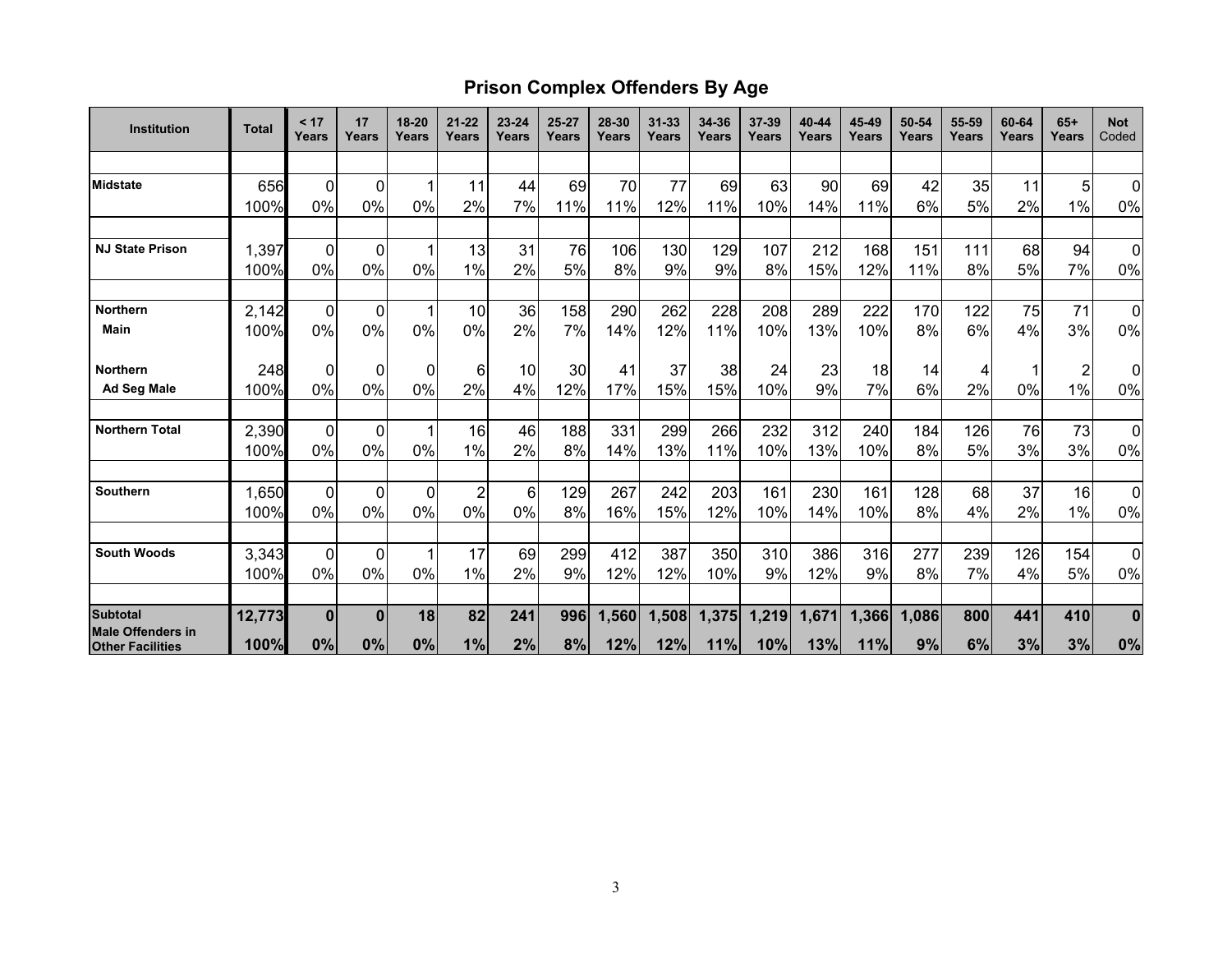## **Prison Complex Offenders By Age**

| <b>Institution</b>    | Total  | < 17<br>Years | 17<br>Years | 18-20<br>Years | $21 - 22$<br>Years | $23 - 24$<br>Years | 25-27<br>Years | 28-30<br>Years | $31 - 33$<br>Years | 34-36<br>Years | 37-39<br>Years | 40-44<br>Years | 45-49<br>Years | 50-54<br>Years | 55-59<br>Years | 60-64<br>Years | $65+$<br>Years | <b>Not</b><br>Coded |
|-----------------------|--------|---------------|-------------|----------------|--------------------|--------------------|----------------|----------------|--------------------|----------------|----------------|----------------|----------------|----------------|----------------|----------------|----------------|---------------------|
|                       |        |               |             |                |                    |                    |                |                |                    |                |                |                |                |                |                |                |                |                     |
| <b>ADTC</b>           | 471    |               |             |                | 5                  | 17                 | 32             | 28             | 34                 | 35             | 27             | 59             | 59             | 59             | 41             | 26             | 45             | 0                   |
|                       | 100%   | $0\%$         | $0\%$       | $1\%$          | $1\%$              | 4%                 | 7%             | 6%             | $7\%$              | 7%             | $6\%$          | 3%             | 13%            | 13%            | 9%             | 6%             | 10%            | 0%                  |
|                       |        |               |             |                |                    |                    |                |                |                    |                |                |                |                |                |                |                |                |                     |
| <b>Subtotal</b>       | 13,244 |               | 0           | 22             | 87                 | 258                | .028           | .588           | 1,542              | 1,410          | .2461          | 1,730          | .425           | 1,145          | 841            | 467            | 455            | $\bf{0}$            |
|                       | 100%   | 0%            | $0\%$       | 0%             | 1%                 | 2%                 | 8%             | 12%            | 12%                | 11%            | 9%             | 13%            | 11%            | 9%             | 6%             | 4%             | 3%             | 0%                  |
|                       |        |               |             |                |                    |                    |                |                |                    |                |                |                |                |                |                |                |                |                     |
| <b>Mahan - Female</b> | 555    | 0             |             | 6              | 21                 | 25                 | 63             | 79             | 58                 | 42             | 43             | 79             | 47             | 37             | 34             | 10             | 11             | 0                   |
| <b>Prison</b>         | 100%   | $0\%$         | 0%          | $1\%$          | 4%                 | 5%                 | 1%             | 14%            | 10%                | 8%             | 8%             | 14%            | 8%             | $7\%$          | 6%I            | 2%             | 2%             | 0%                  |
|                       |        |               |             |                |                    |                    |                |                |                    |                |                |                |                |                |                |                |                |                     |
| <b>Total Prison</b>   | 13,799 | $\bf{0}$      | $\bf{0}$    | 28             | 108                | 283                | 1,091          | 1,667          | 1,600              | 1,452          | ,289           | 1,809          | ,472           | 1,182          | 875            | 477            | 466            | $\bf{0}$            |
| <b>Complex</b>        | 100%l  | $0\%$         | 0%          | $0\%$          | 1%                 | 2%                 | 8%             | 12%            | 12%                | 11%            | 9%             | 13%l           | 11%            | 9%             | 6%             | 3%             | 3%             | 0%                  |

**ADTC MALE OFFENDERS IN OTHER FACILITIES** <25 5.5% 25-36 27.4% 37-49 30.8%50-59 21.2%60+15.1%Unspec  $0.0\%$ 

<25 2.7% 25-36 42.6%37-49 33.3%50-59 14.8% 60+ 6.7%Unspec 0.0%

**FEMALE OFFENDERS** 



The median age at ADTC is 44 years.

Thirty-six percent (36.3%) of the ADTC offenders are 50 years of age or older. This may be compared with 21.5% of Male Offenders in Other Facilities and 16.6% of female (Edna Mahan) offenders.

The median age for Male Offenders in Other Facilities is 38 years.

Forty-two percent (42.6%) of Male Offenders in Other Facilities are age 25 to 36 (ADTC excluded).

The median age for female inmates (Edna Mahan) is 35 years.

Forty-three percent (43.6%) of the women at Edna Mahan are age 25 to 36.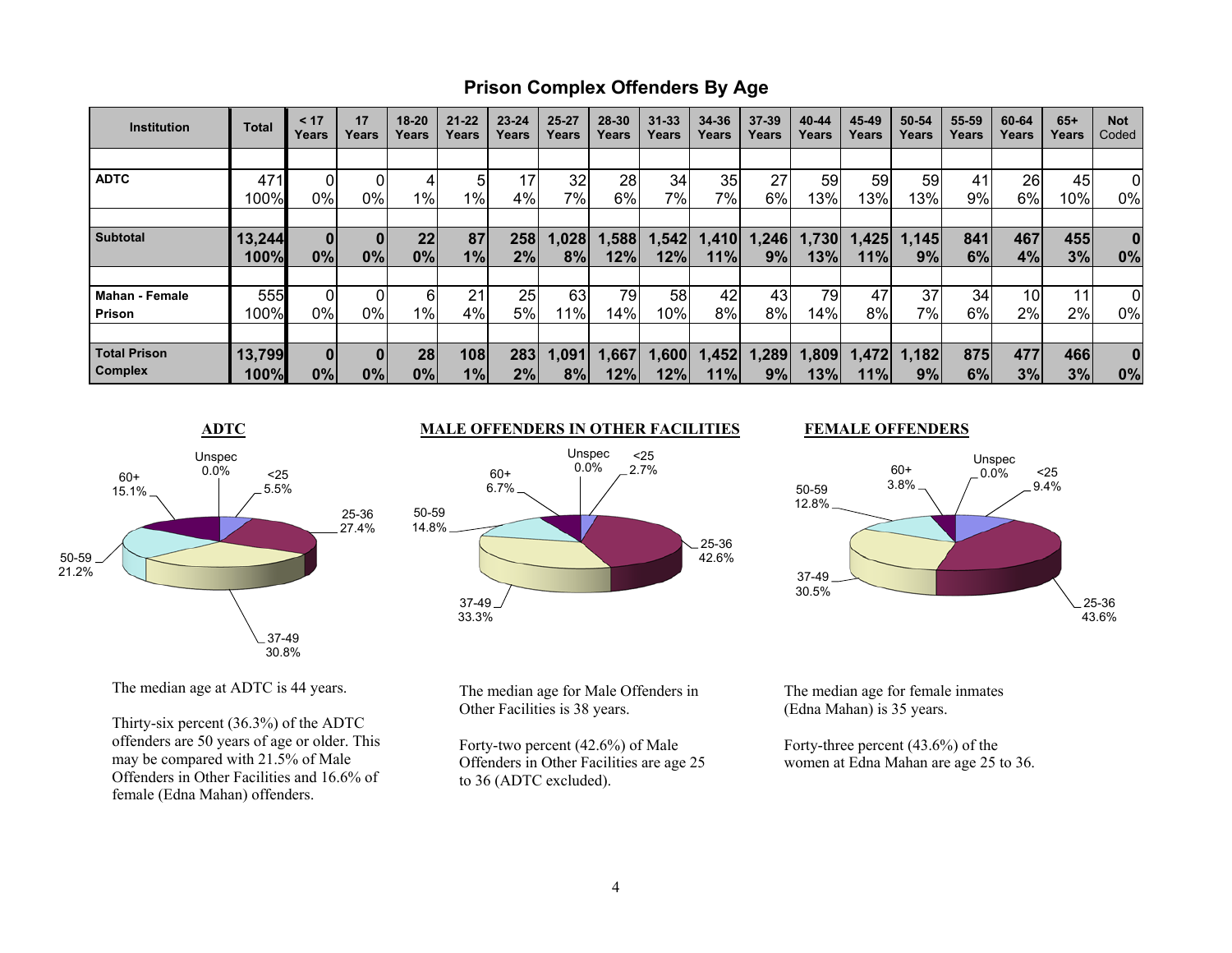# **Youth Complex Offenders By Age**

| <b>Institution</b>         | Total | < 17<br>Years | 17<br>Years  | $18 - 20$<br>Years | $21 - 22$<br>Years | $23 - 24$<br>Years | 25-27<br>Years | 28-30<br>Years | $31 - 33$<br>Years | 34-36<br>Years | $37 - 39$<br>Years | 40-44<br>Years | 45-49<br>Years | $50 - 54$<br>Years | $55 - 59$<br>Years | 60-64<br>Years | $65+$<br>Years | <b>Not</b><br>Coded |
|----------------------------|-------|---------------|--------------|--------------------|--------------------|--------------------|----------------|----------------|--------------------|----------------|--------------------|----------------|----------------|--------------------|--------------------|----------------|----------------|---------------------|
|                            |       |               |              |                    |                    |                    |                |                |                    |                |                    |                |                |                    |                    |                |                |                     |
| <b>Garden State</b>        | .574  | 0             | 01           | 146                | 411                | 465                | 455            | 84             |                    |                |                    |                |                |                    |                    |                | 0              | 01                  |
|                            | 100%  | $0\%$         | $0\%$        | 9%                 | 26%                | 30%                | 29%            | 5%             | 0%                 | 0%             | 0%                 | $0\%$          | 0%             | 0%                 | 0%                 | 0%             | $0\%$          | 0%                  |
|                            |       |               |              |                    |                    |                    |                |                |                    |                |                    |                |                |                    |                    |                |                |                     |
| <b>Mountainview</b>        | 612   | 0             | 01           | 87                 | 185                | 166                | 159            | 15             | 01                 | 01             |                    |                |                |                    |                    |                | $\overline{0}$ | 01                  |
|                            | 100%  | 0%            | 0%           | 14%                | 30%                | 27%                | 26%            | 2%             | 0%                 | 0%             | 0%                 | 0%             | 0%             | 0%                 | 0%                 | 0%             | $0\%$          | 0%                  |
|                            |       |               |              |                    |                    |                    |                |                |                    |                |                    |                |                |                    |                    |                |                |                     |
|                            |       |               |              |                    |                    |                    |                |                |                    |                |                    |                |                |                    |                    |                |                |                     |
| <b>Total Youth Complex</b> | 2,186 | 0             | $\mathbf{0}$ | 233                | 596                | 631                | 614            | 99             |                    |                |                    |                |                |                    |                    |                | 0              | $\bf{0}$            |
|                            | 100%  | 0%            | $ 0\% $      | 11%                | 27%                | 29%                | 28%            | 5%             | 0%                 | 0%             | $0\%$              | 0%             | 0%             | 0%                 | 0%                 | 0%             | 0%             | 0%                  |